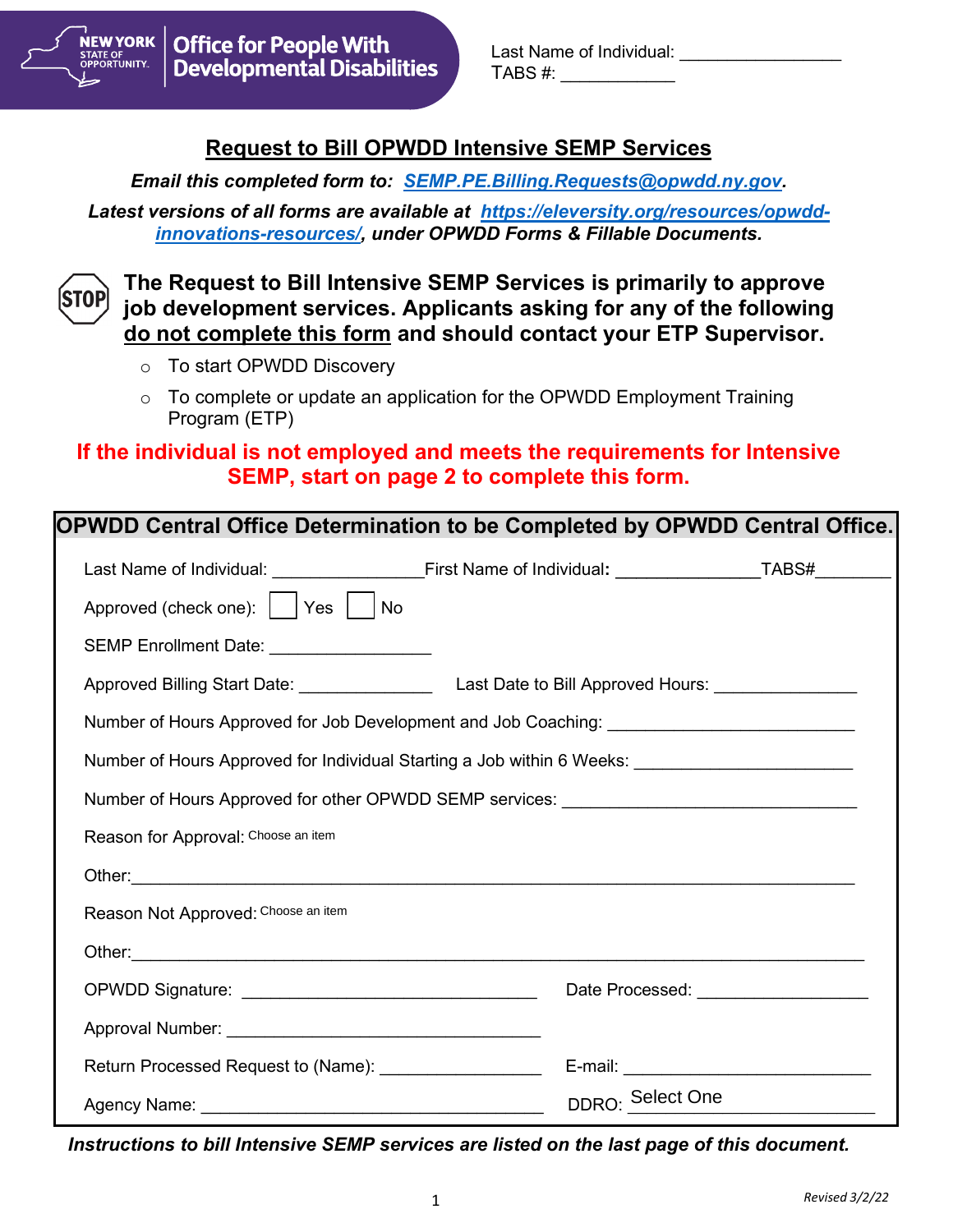

| Last Name of Individual: |  |
|--------------------------|--|
| TABS #:                  |  |

# **CHECK ONE OF THE FOLLOWING BOXES AND COMPLETE AS DIRECTED:**

|                                                                                                                                                                                                                                                                                                                                                                                                                                                                                                                                                                        |                                                                                                                                               | Individual has a completed OPWDD Discovery, and provider is requesting job development. |
|------------------------------------------------------------------------------------------------------------------------------------------------------------------------------------------------------------------------------------------------------------------------------------------------------------------------------------------------------------------------------------------------------------------------------------------------------------------------------------------------------------------------------------------------------------------------|-----------------------------------------------------------------------------------------------------------------------------------------------|-----------------------------------------------------------------------------------------|
| Individual was recently approved for job development hours and provider is requesting additional<br>hours for job development. (Complete Sections I, IV)                                                                                                                                                                                                                                                                                                                                                                                                               |                                                                                                                                               |                                                                                         |
| Individual has several years of positive and continuous work history, has been employed within the<br>last year and has previously completed ACCES-VR or ETP. (Complete Section I, III)                                                                                                                                                                                                                                                                                                                                                                                |                                                                                                                                               |                                                                                         |
| Individual is starting a job within 6 weeks. (Complete Sections I, V)                                                                                                                                                                                                                                                                                                                                                                                                                                                                                                  |                                                                                                                                               |                                                                                         |
| Requested Hours Start Date: _______                                                                                                                                                                                                                                                                                                                                                                                                                                                                                                                                    | Number of Hours Requested: ________                                                                                                           |                                                                                         |
| I. Information Related to the Individual:                                                                                                                                                                                                                                                                                                                                                                                                                                                                                                                              |                                                                                                                                               |                                                                                         |
| A. Individual                                                                                                                                                                                                                                                                                                                                                                                                                                                                                                                                                          |                                                                                                                                               |                                                                                         |
|                                                                                                                                                                                                                                                                                                                                                                                                                                                                                                                                                                        |                                                                                                                                               |                                                                                         |
| Is the individual currently employed?<br>Yes   No (If yes, do not complete this form and bill Extended SEMP hours)<br>SEMP Enrollment Date (in CHOICES):<br>* Hours will expire the day before SEMP enrollment date each year.<br>If in Process, Projected SEMP Enrollment Date:<br>Is the individual funded by State SEMP (Non-HCBS Waiver): [   Yes<br>Are SEMP Services Self-Directed?<br>If Yes, which type? Check box below<br>Self-Hired (Complete Section "C" Self-Directed Services)<br><b>B. SEMP Agency (if services are not Self-Hired, Self-Directed):</b> | No<br>Yes <sub>l</sub><br>Direct Provider Purchased (Complete Section "B" SEMP AGENCY)<br>Agency Supported (Complete Section "B" SEMP AGENCY) | No                                                                                      |
| <b>SEMP Agency:</b>                                                                                                                                                                                                                                                                                                                                                                                                                                                                                                                                                    |                                                                                                                                               |                                                                                         |
|                                                                                                                                                                                                                                                                                                                                                                                                                                                                                                                                                                        |                                                                                                                                               |                                                                                         |
|                                                                                                                                                                                                                                                                                                                                                                                                                                                                                                                                                                        |                                                                                                                                               |                                                                                         |
|                                                                                                                                                                                                                                                                                                                                                                                                                                                                                                                                                                        |                                                                                                                                               |                                                                                         |

| DDRO: Select One       |
|------------------------|
| FI Contact E-mail:     |
| Support Broker E-mail: |
| E-mail:                |
|                        |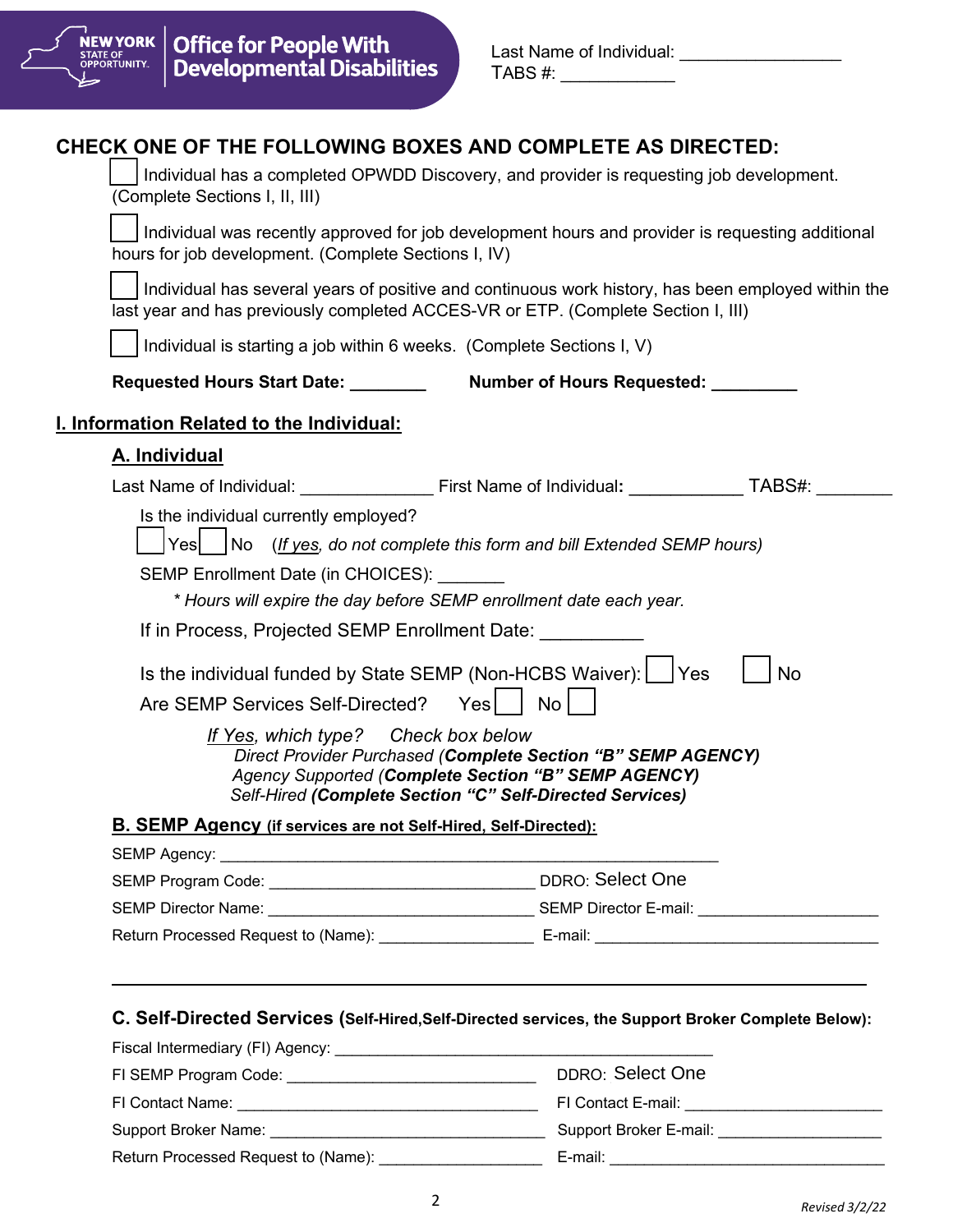

| Last Name of Individual: |  |
|--------------------------|--|
| TABS #:                  |  |

#### **D. Prior Services:**

- Did the individual previously participate in the Employment Training Program (ETP)?  $\vert$  Yes  $\vert$  No *If No, is the individual applying for ETP services?* |  $\vert$  Yes | | No
- Is there documentation on file that the individual previously participated in ACCES-VR supported employment services?  $\vert$   $\vert$  Yes  $\vert$  No

*If No, and the individual did not previously participate in ETP, how will the agency meet the federal requirements?* 

• Individual currently receives the following services (check all that apply):

|  |  | $\vert$ Day Hab $\vert$ Residential $\vert$ Community Based Prevoc $\vert$ Community Habilitation |  |
|--|--|---------------------------------------------------------------------------------------------------|--|
|  |  | Site-based Prevoc Pathway to Employment   Other:                                                  |  |

- Does the individual's Life Plan include supervision requirements?  $|$   $|$  Yes  $|$   $|$  No
- If Yes, describe requirements:

## **E. Previous Work/Volunteer Experience**

**Briefly** list the individual's **full** job history including the most recent job.

| $lf no work history, check boxl$ |           |                     |                      |                                           |  |  |
|----------------------------------|-----------|---------------------|----------------------|-------------------------------------------|--|--|
| <b>Business Name</b>             | Job Title | <b>Dates Worked</b> | Paid or<br>Volunteer | <b>Specific Reason for</b><br>Leaving Job |  |  |
|                                  |           |                     |                      |                                           |  |  |
|                                  |           |                     |                      |                                           |  |  |
|                                  |           |                     |                      |                                           |  |  |
|                                  |           |                     |                      |                                           |  |  |
|                                  |           |                     |                      |                                           |  |  |

### **II. Discovery Report**

• Is there a formal written Discovery completed (60 or more hours)?  $\Box$  Yes  $\Box$  No

*If No,* STOP here do not complete this form, contact ETP Supervisor.

.*If Yes,* complete the section on the following page.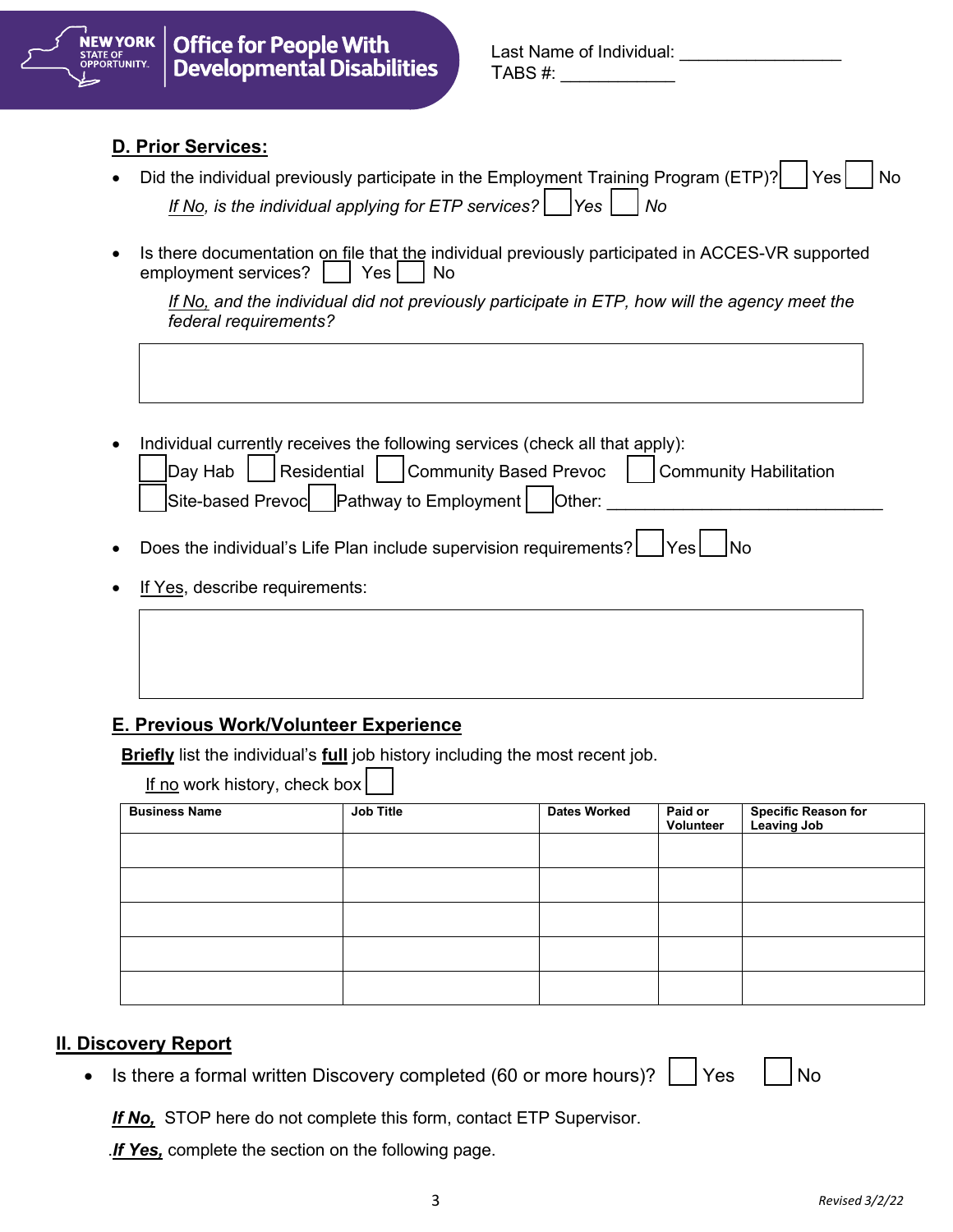

| Last Name of Individual: |  |
|--------------------------|--|
| TABS #:                  |  |

**Check which applies:** 

| <b>ETP Discovery Report is attached.</b> (You are not required to complete the rest of this section) |
|------------------------------------------------------------------------------------------------------|
| <b>ETP Discovery Report is NOT attached.</b> (You are required to complete this section)             |

Which service funded the formal Discovery (check which service)?

| Pathway to Employment | <b>Employment Training Program/SEMP</b> | <b>Community Based Prevoc</b> |
|-----------------------|-----------------------------------------|-------------------------------|
|-----------------------|-----------------------------------------|-------------------------------|

Estimate how many hours of Discovery services were provided? What year was Discovery completed? What year was Discovery completed?

| Type of work recommended: | Top career choices: |
|---------------------------|---------------------|
|                           |                     |
|                           |                     |
|                           |                     |

## **A. Recent Work History**

| <u>If no,</u> work history, check box $\vert$ |  |  |  |  |  |  |
|-----------------------------------------------|--|--|--|--|--|--|
|-----------------------------------------------|--|--|--|--|--|--|

**Most recent Job (**must be within one year of application)

Name of business: example and the set of the set of the set of the set of the set of the set of the set of the set of the set of the set of the set of the set of the set of the set of the set of the set of the set of the s

Last date individual worked at an integrated job earning min wage (or more)

What were the individual's duties (list 3) \_\_\_\_\_\_\_\_\_\_\_\_\_\_\_, \_\_\_\_\_\_\_\_\_\_\_\_\_\_\_\_, \_\_\_\_\_\_\_\_\_\_\_\_\_\_\_\_

Why was the individual/job terminated? (Provide an explanation, laid off is NOT acceptable unless the business closed)

How long was the individual employed at that job? \_\_\_\_\_\_\_\_\_\_\_\_\_\_\_\_\_\_\_\_\_\_\_\_\_\_\_\_\_\_

On average per week, how many job coaching hours did the individual receive?

| Approximate weekly hours worked: |                                                         |  |  |  |  |  |  |
|----------------------------------|---------------------------------------------------------|--|--|--|--|--|--|
|                                  | Was this job seasonal/temporary? $ $ $ $ Yes $ $ $ $ No |  |  |  |  |  |  |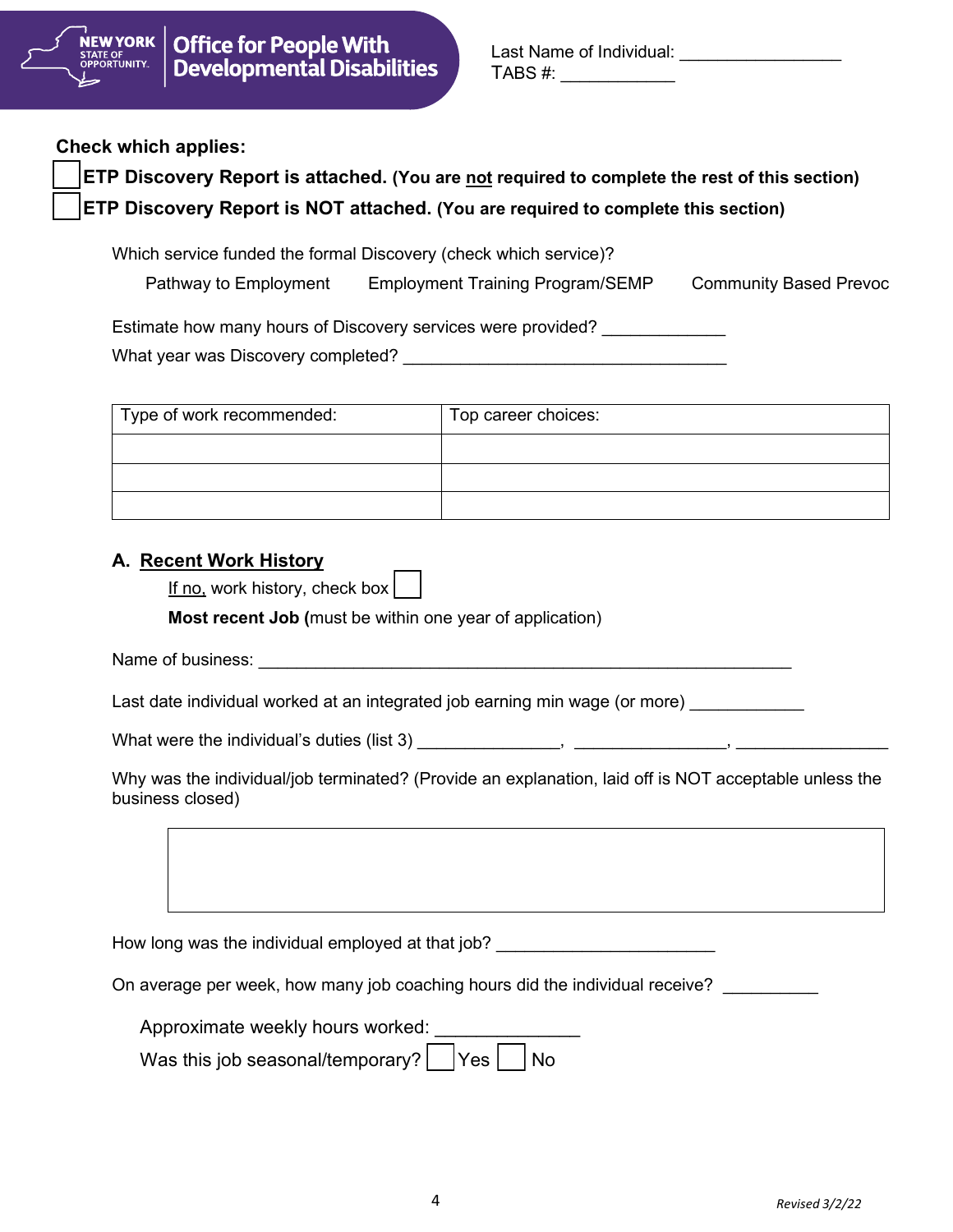

| Last Name of Individual: |  |
|--------------------------|--|
| TABS #:                  |  |

If the individual recently lost their job, and was receiving SEMP Extended Services, during the following 45 days estimate how many hours in the following categories:

Planning: etc. Discovery: blood Development:  $\sim$  Job Development:

## **B. Discovery Results:**

Was job development recommended in the completed Discovery?  $\Box$  Yes  $\Box$  No

If No, what steps were taken to make job development appropriate now?

## **III. Job Development Plan**

**Check which applies:** 

**ETP Job Development Plan is attached. (You are not required to complete this section)**

**ETP Job Development Plan is NOT attached. (You are required to complete this section)**

### **Based on the Discovery Report and Findings (when no Job Development Plan is attached):**

List the 2 career areas and possible positions that will be the focus of Job Development:

Career Area 1: \_\_\_\_\_\_\_\_\_\_\_\_\_\_\_\_\_\_\_\_\_\_\_\_\_\_\_\_\_\_\_\_\_\_\_\_\_\_\_\_\_\_\_\_\_\_\_\_\_\_\_\_\_\_\_\_\_\_\_\_

Career Area 2:

List the hard skills & soft skills demonstrated in previous employment or volunteer activities by the individual that support success in each career area:

(hard skills examples: clerical, money handling, mechanical, and/or cleaning skills) (soft skills examples: ability to focus, attention to detail, work pace, social skills)

| Career Area 1:               |  |
|------------------------------|--|
| Hard Skills:                 |  |
| Soft Skills:                 |  |
| Career Area 2:               |  |
| Hard Skills:<br>Soft Skills: |  |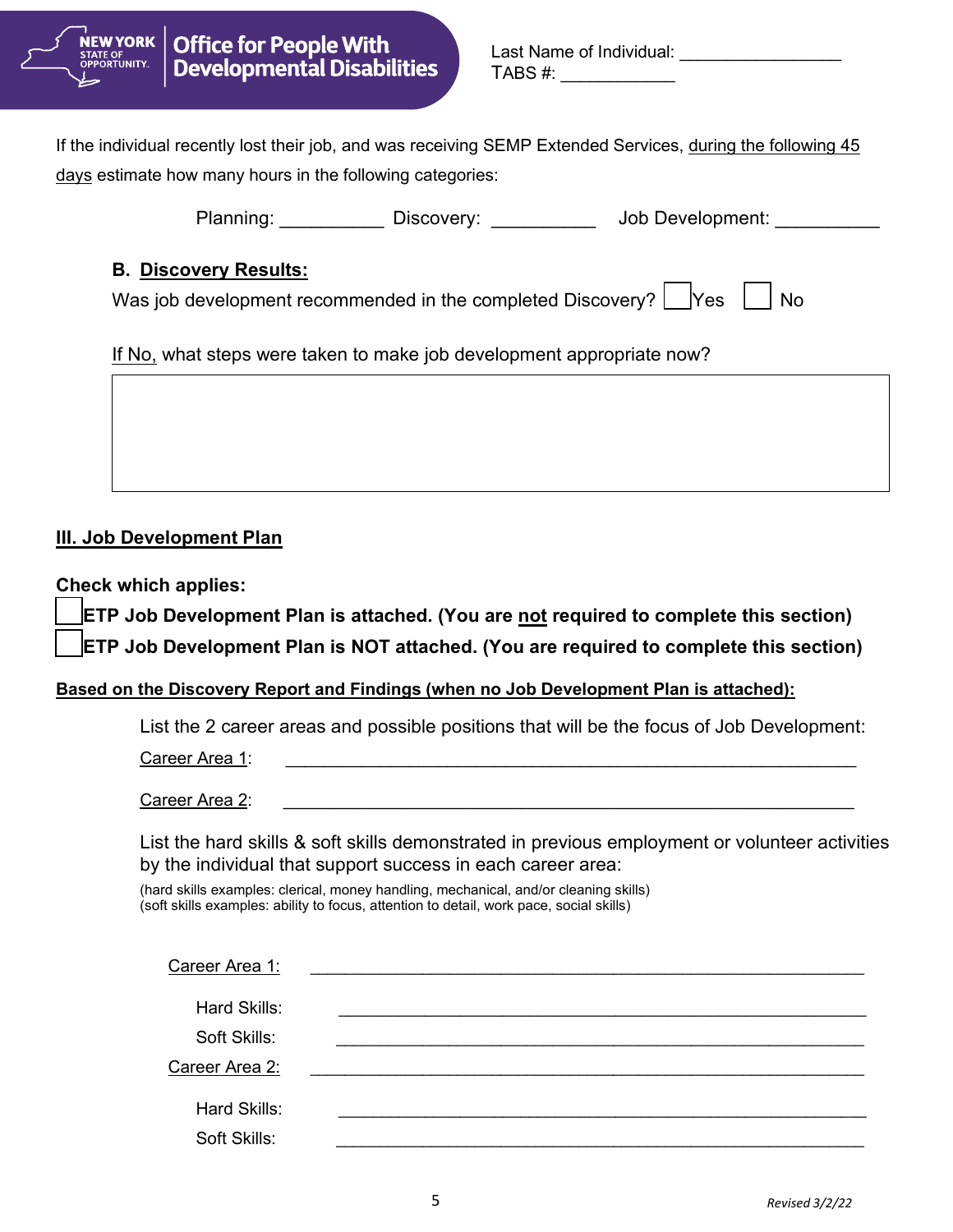

• List any other factors that explain why these career areas are a good match for the individual: (examples: previous experience, strong interest, personal traits, transferrable skills)

| Career Area 1: |  |
|----------------|--|
| Factors:       |  |
| Career Area 2: |  |
| Factors:       |  |

- List and describe the factors that create an ideal workplace environment for the individual: (examples: lighting, noise level, crowded, inside/outside)
- Transportation information:

Available mode(s):

Travel radius / area:

• List potential employers that meet the criteria for success as determined through Discovery.

| <b>Business</b> | Career Area | Location |
|-----------------|-------------|----------|
|                 |             |          |
|                 |             |          |
|                 |             |          |
|                 |             |          |
|                 |             |          |

List any other potential barriers to successful employment: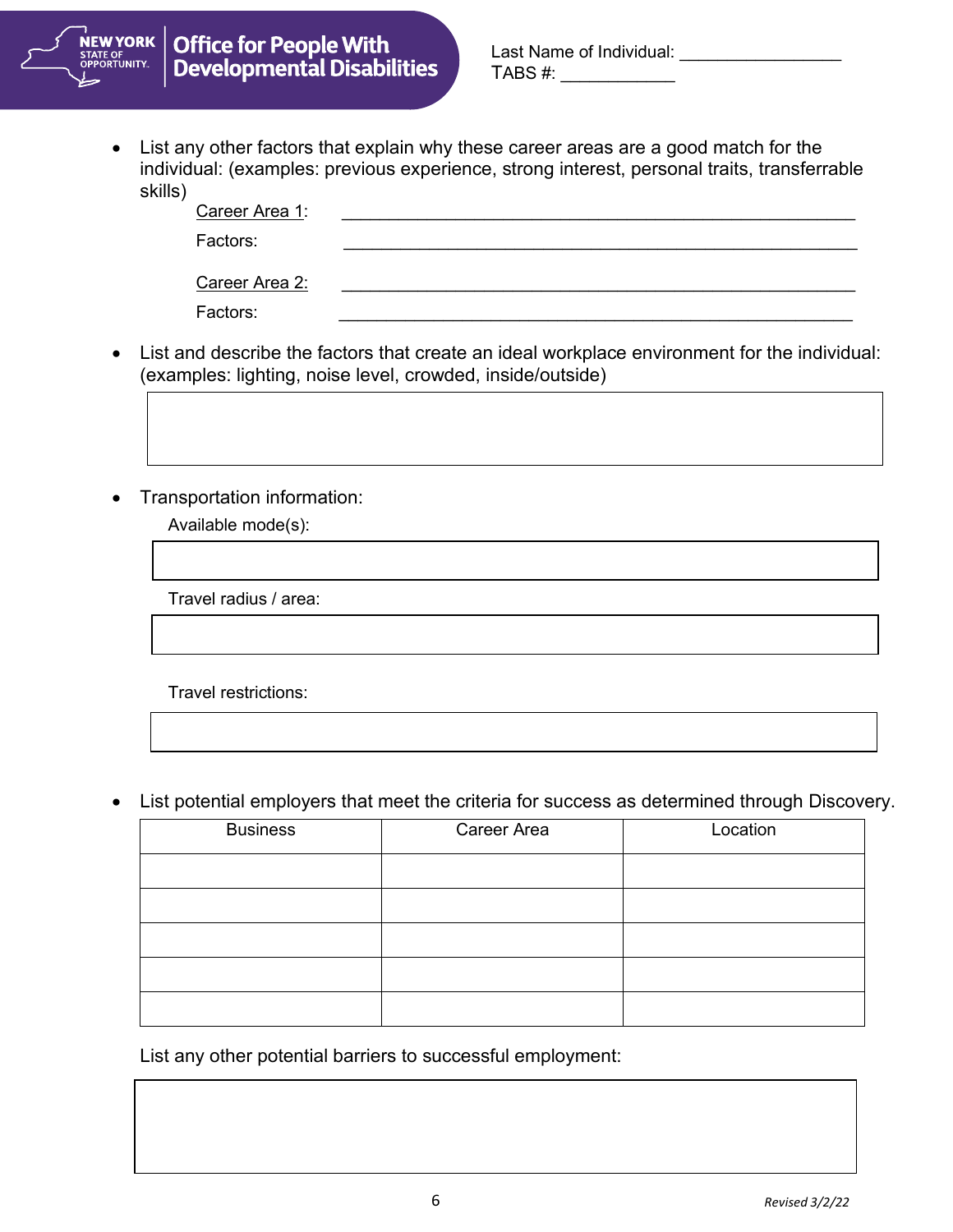

| Last Name of Individual: |  |
|--------------------------|--|
| TABS #:                  |  |

List any employment conditions or environments that are non-negotiable to the individual (examples: work hours, days of week, transportation, outside/inside, customer service):

In one year, what do you anticipate the individual's approximate level of *independence* on a job to be?

| 1-25% |  |  |
|-------|--|--|
|-------|--|--|



1-25% 25-50% 50-75% 75-100%

## **IV. Additional Job Development Hours Requested**

Using the most recent approved request form.

How many total hours were approved? \_\_\_\_\_\_\_\_\_\_\_

How many total hours were provided?

What is the most recent start and end billing dates?

 $\overline{\phantom{a}}$  . Describe specific job development progress made to date (Which businesses contacted? Interviews?)

Were there any gaps in service? If yes, describe below.

Will there be changes to the Job Development plan? If yes, describe below.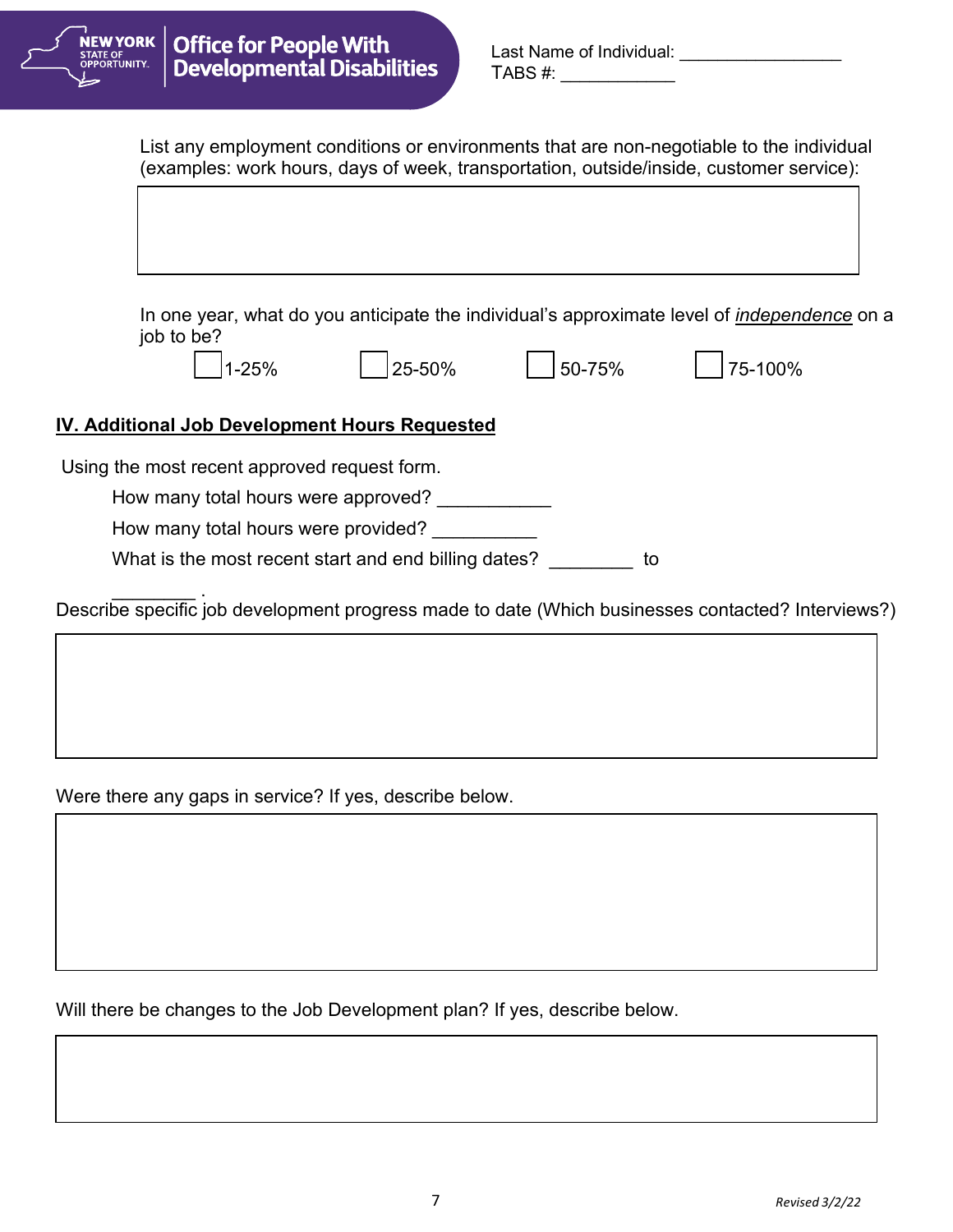

| Last Name of Individual: |  |
|--------------------------|--|
| TABS #:                  |  |

Has the person actively participated in job development activities?

List employers that meet the criteria for success as determined through the INITAL Job Development Plan and describe the contact results.

| <b>Business</b> | Career Area | <b>Results from Contacts</b> |
|-----------------|-------------|------------------------------|
|                 |             |                              |
|                 |             |                              |
|                 |             |                              |

List employers that meet the criteria for success as determined through the NEW Job Development Plan

| <b>Business</b> | Career Area | Location |
|-----------------|-------------|----------|
|                 |             |          |
|                 |             |          |
|                 |             |          |
|                 |             |          |
|                 |             |          |
|                 |             |          |
|                 |             |          |
|                 |             |          |
|                 |             |          |
|                 |             |          |
|                 |             |          |